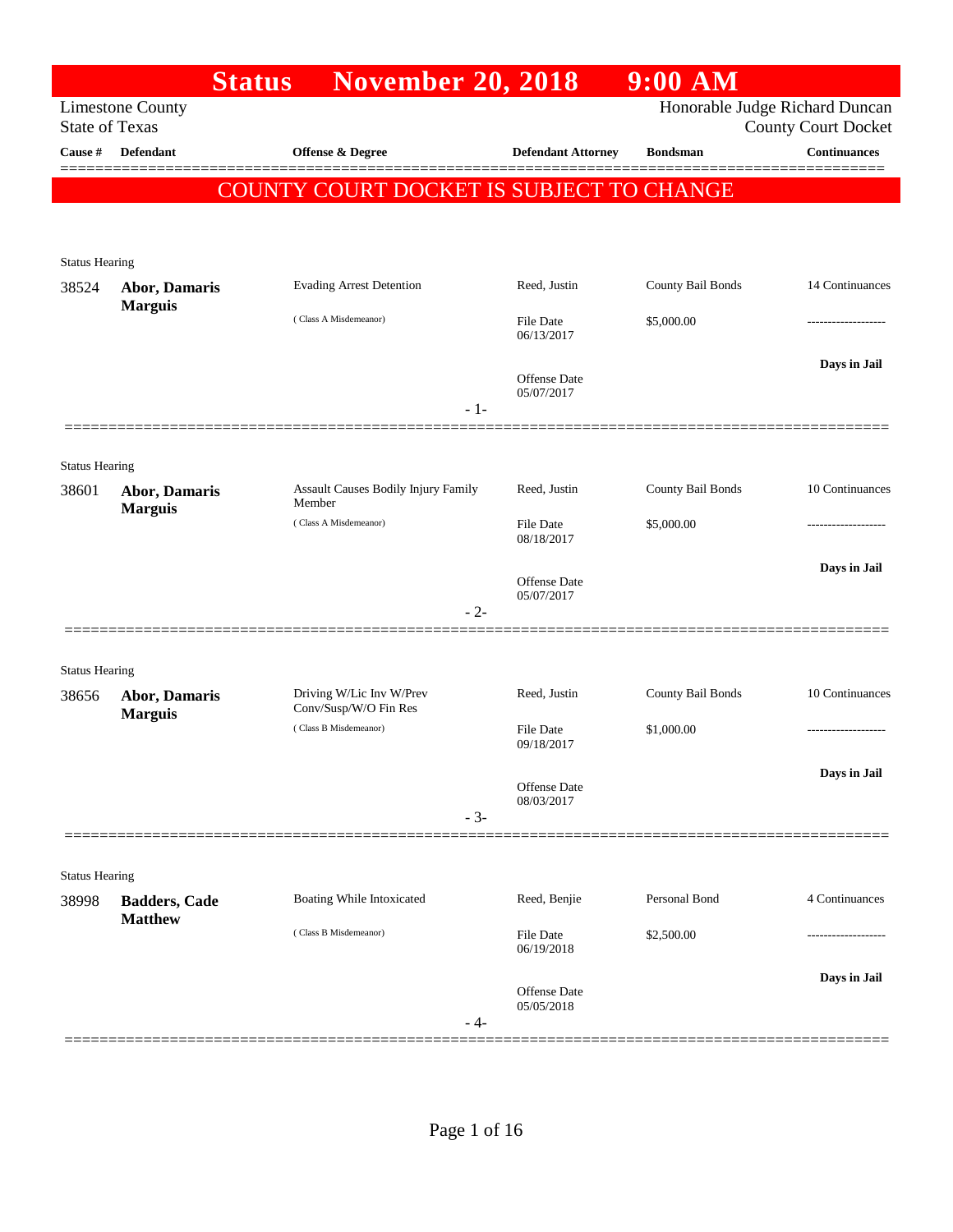|                                | <b>Status</b>               | <b>November 20, 2018</b>                 |                           | $9:00$ AM         |                                                              |
|--------------------------------|-----------------------------|------------------------------------------|---------------------------|-------------------|--------------------------------------------------------------|
| <b>State of Texas</b>          | <b>Limestone County</b>     |                                          |                           |                   | Honorable Judge Richard Duncan<br><b>County Court Docket</b> |
| Cause #                        | <b>Defendant</b>            | <b>Offense &amp; Degree</b>              | <b>Defendant Attorney</b> | <b>Bondsman</b>   | <b>Continuances</b>                                          |
|                                |                             | COUNTY COURT DOCKET IS SUBJECT TO CHANGE |                           |                   |                                                              |
|                                |                             |                                          |                           |                   |                                                              |
|                                |                             |                                          |                           |                   |                                                              |
| <b>Status Hearing</b><br>39028 | <b>Chambers, Joe Allen</b>  | Criminal Mischief >=\$100<\$750          | Wilson, Scott             | County Bail Bonds | 3 Continuances                                               |
|                                |                             | (Class B Misdemeanor)                    | File Date<br>07/19/2018   | \$1,000.00        | -------------------                                          |
|                                |                             |                                          | <b>Offense</b> Date       |                   | Days in Jail                                                 |
|                                |                             | $-5-$                                    | 05/15/2018                |                   |                                                              |
|                                |                             |                                          |                           |                   |                                                              |
| <b>Status Hearing</b>          |                             |                                          |                           |                   |                                                              |
| 39062                          | <b>Chambers, Joe Allen</b>  | Criminal Trespass                        | Wilson, Scott             | County Bail Bonds | 2 Continuances                                               |
|                                |                             | (Class B Misdemeanor)                    | File Date<br>08/22/2018   | \$2,500.00        |                                                              |
|                                |                             |                                          | Offense Date              |                   | Days in Jail                                                 |
|                                |                             | $-6-$                                    | 06/26/2018                |                   |                                                              |
|                                |                             |                                          |                           |                   |                                                              |
| <b>Status Hearing</b>          |                             |                                          |                           |                   |                                                              |
| 39063                          | <b>Chambers, Joe Allen</b>  | Criminal Mischief >=\$750<\$2,500        | Wilson, Scott             | County Bail Bonds | 2 Continuances                                               |
|                                |                             | (Class A Misdemeanor)                    | File Date<br>08/22/2018   | \$5,000.00        | -----------------                                            |
|                                |                             |                                          | Offense Date              |                   | Days in Jail                                                 |
|                                |                             | $-7-$                                    | 06/26/2018                |                   |                                                              |
|                                |                             |                                          |                           |                   |                                                              |
| <b>Status Hearing</b>          |                             |                                          |                           |                   |                                                              |
| 39037                          | <b>Clark, Paige Nichole</b> | Poss Marij <2oz                          | Reed, Justin              | County Bail Bonds | 2 Continuances                                               |
|                                |                             | (Class B Misdemeanor)                    | File Date<br>08/03/2018   | \$2,500.00        |                                                              |
|                                |                             |                                          | Offense Date              |                   | Days in Jail                                                 |
|                                |                             | $-8-$                                    | 06/30/2018                |                   |                                                              |
|                                |                             |                                          |                           |                   |                                                              |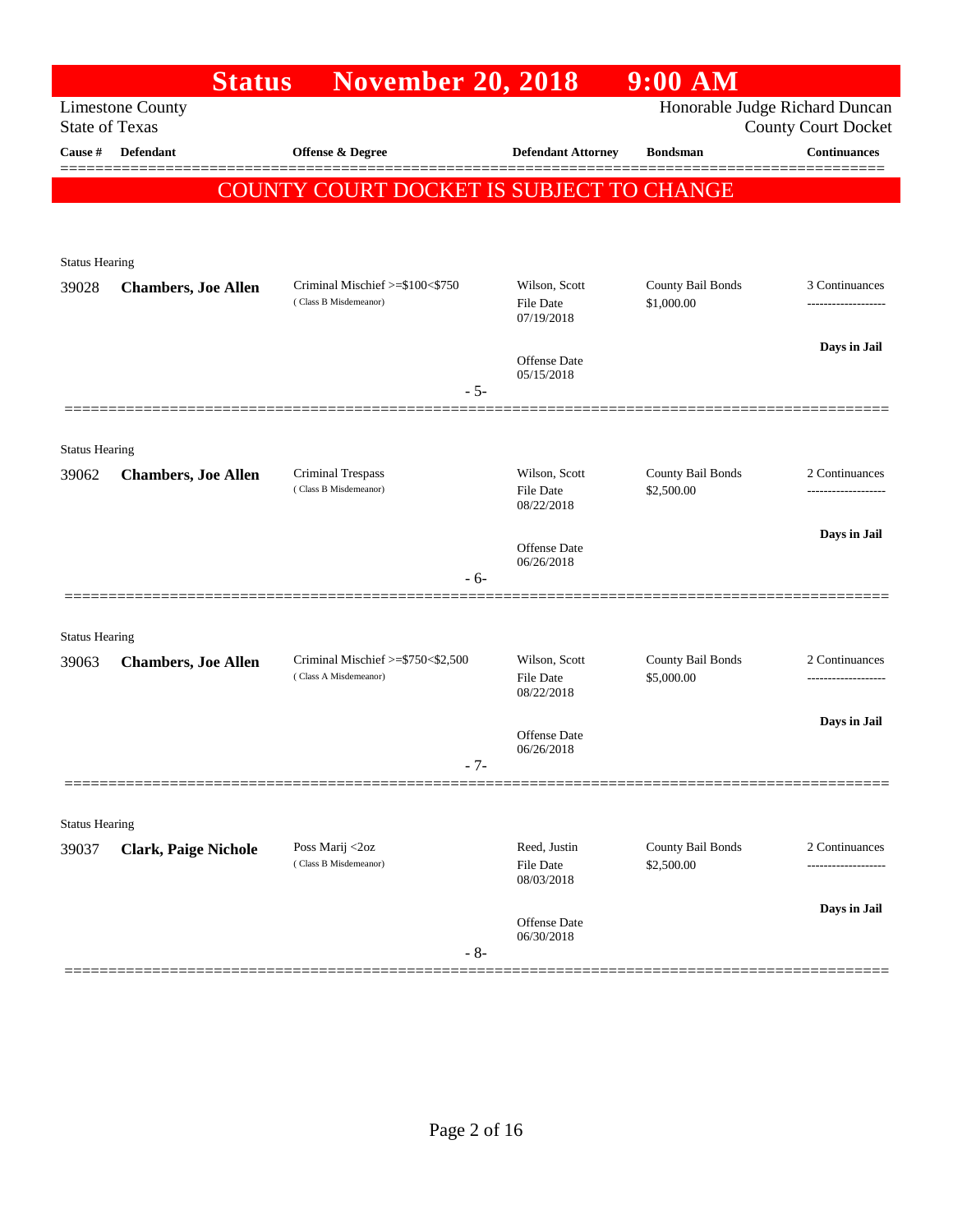|                                | <b>Status</b>                  | <b>November 20, 2018</b>                 |                                   | $9:00$ AM         |                                                              |
|--------------------------------|--------------------------------|------------------------------------------|-----------------------------------|-------------------|--------------------------------------------------------------|
| <b>State of Texas</b>          | <b>Limestone County</b>        |                                          |                                   |                   | Honorable Judge Richard Duncan<br><b>County Court Docket</b> |
| Cause #                        | <b>Defendant</b>               | Offense & Degree                         | <b>Defendant Attorney</b>         | <b>Bondsman</b>   | <b>Continuances</b>                                          |
|                                |                                | COUNTY COURT DOCKET IS SUBJECT TO CHANGE |                                   |                   |                                                              |
|                                |                                |                                          |                                   |                   |                                                              |
| Plea Hearing                   |                                |                                          |                                   |                   |                                                              |
| 38952                          | <b>Costello, Chase Phillip</b> | Harassment                               | Reed, Benjie                      | County Bail Bonds | 5 Continuances                                               |
|                                |                                | (Class B Misdemeanor)                    | <b>File Date</b><br>05/18/2018    | \$1,000.00        |                                                              |
|                                |                                |                                          |                                   |                   | Days in Jail                                                 |
|                                |                                |                                          | <b>Offense Date</b><br>02/21/2018 |                   |                                                              |
|                                |                                | - 9-                                     |                                   |                   |                                                              |
|                                |                                |                                          |                                   |                   |                                                              |
| <b>Status Hearing</b><br>38968 | Dansby, Willie                 | Assault Cause Bodily Inj.                | Reed, Benjie                      | County Bail Bonds | 4 Continuances                                               |
|                                | Lawrence, Jr.                  | (Class A Misdemeanor)                    | <b>File Date</b>                  | \$3,000.00        |                                                              |
|                                |                                |                                          | 05/30/2018                        |                   |                                                              |
|                                |                                |                                          | Offense Date                      |                   | Days in Jail                                                 |
|                                |                                | $-10-$                                   | 04/13/2018                        |                   |                                                              |
|                                |                                |                                          |                                   |                   |                                                              |
| <b>Status Hearing</b>          |                                |                                          |                                   |                   |                                                              |
| 39009                          | Darby, Justin Jared            | Driving While Intoxicated                | Reed, Benjie                      | County Bail Bonds | 3 Continuances                                               |
|                                |                                | (Class B Misdemeanor)                    | <b>File Date</b><br>07/11/2018    | \$2,500.00        |                                                              |
|                                |                                |                                          | <b>Offense Date</b>               |                   | Days in Jail                                                 |
|                                |                                | $-11-$                                   | 06/02/2018                        |                   |                                                              |
|                                |                                |                                          |                                   |                   |                                                              |
| <b>Status Hearing</b>          |                                |                                          |                                   |                   |                                                              |
| 39044                          | Dees, Heather Lynn             | Engage In Organized Criminal Activity    | Burkeen, Daniel                   | County Bail Bonds | 2 Continuances                                               |
|                                |                                | (Class A Misdemeanor)                    | <b>File Date</b><br>08/14/2018    | \$2,500.00        | -----------------                                            |
|                                |                                |                                          |                                   |                   | Days in Jail                                                 |
|                                |                                |                                          | Offense Date<br>01/16/2018        |                   |                                                              |
|                                |                                | $-12-$                                   |                                   |                   |                                                              |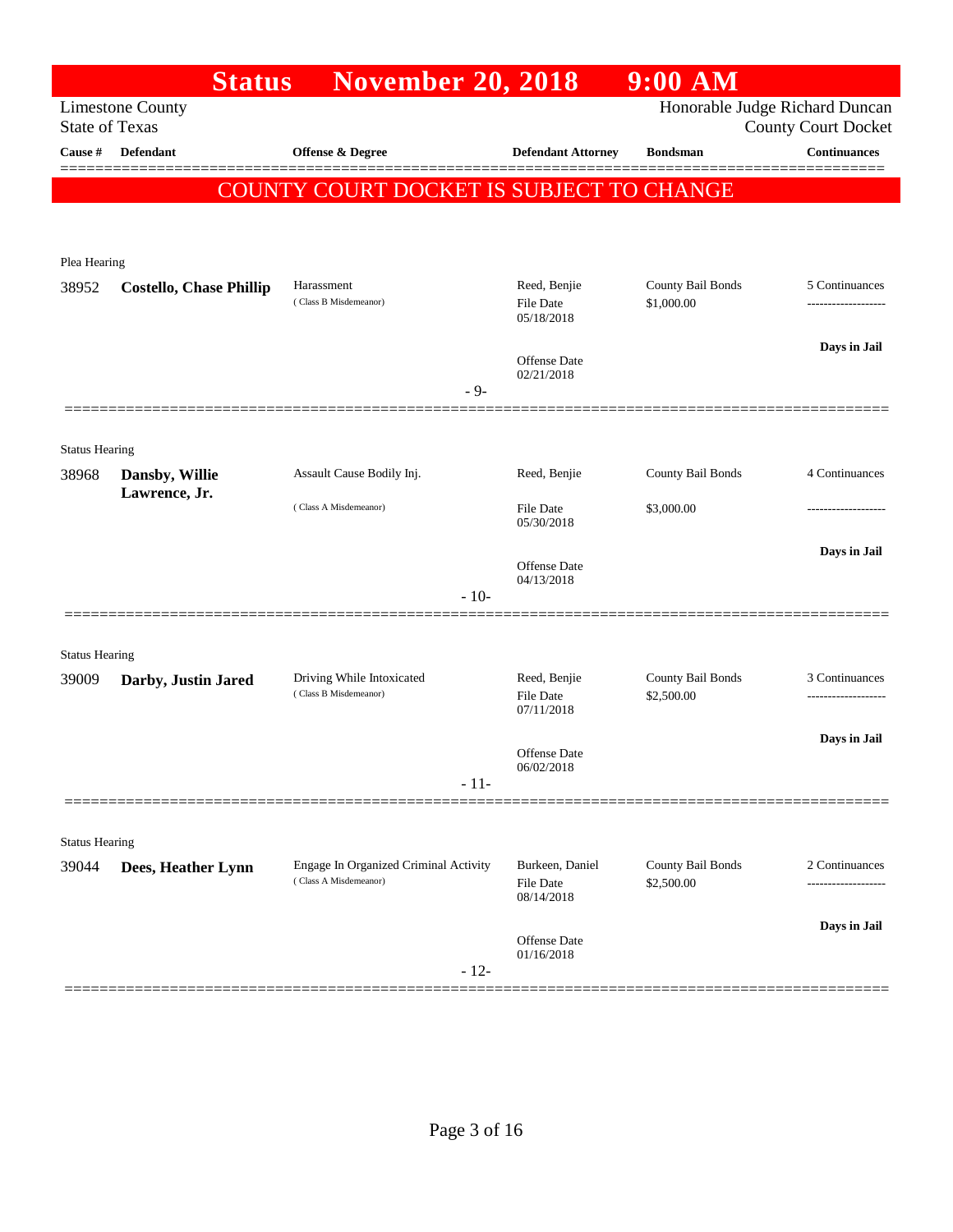|                         | <b>Status</b>                           | <b>November 20, 2018</b>                          |                                   | 9:00 AM                     |                                                              |
|-------------------------|-----------------------------------------|---------------------------------------------------|-----------------------------------|-----------------------------|--------------------------------------------------------------|
| <b>State of Texas</b>   | <b>Limestone County</b>                 |                                                   |                                   |                             | Honorable Judge Richard Duncan<br><b>County Court Docket</b> |
| Cause #                 | <b>Defendant</b>                        | Offense & Degree                                  | <b>Defendant Attorney</b>         | <b>Bondsman</b>             | <b>Continuances</b>                                          |
|                         |                                         | COUNTY COURT DOCKET IS SUBJECT TO CHANGE          |                                   |                             |                                                              |
|                         |                                         |                                                   |                                   |                             |                                                              |
| <b>Review Hearing</b>   |                                         |                                                   |                                   |                             |                                                              |
| 38643                   | <b>Eggins, Darious</b><br><b>Kenard</b> | Poss Marij <2oz                                   |                                   | County Bail Bonds           | 3 Continuances                                               |
|                         |                                         | (Class B Misdemeanor)                             | File Date<br>09/08/2017           | \$2,000.00                  |                                                              |
|                         |                                         |                                                   | <b>Offense</b> Date<br>07/28/2017 |                             | Days in Jail                                                 |
|                         |                                         | $-13-$                                            |                                   |                             |                                                              |
|                         |                                         |                                                   |                                   |                             |                                                              |
| Theft By Check<br>38474 | <b>Flesher, Pamela Alice</b>            | Theft Prop >=\$100<\$750<br>(Class B Misdemeanor) | <b>File Date</b>                  | Personal Bond<br>\$1,000.00 | 0 Continuances                                               |
|                         |                                         |                                                   | 05/08/2017                        |                             | Days in Jail                                                 |
|                         |                                         |                                                   | <b>Offense</b> Date<br>12/16/2015 |                             |                                                              |
|                         |                                         | $-14-$                                            |                                   |                             |                                                              |
| <b>Review Hearing</b>   |                                         |                                                   |                                   |                             |                                                              |
| 38416                   | Forge, Anthony<br>Bernard, Ii           | Assault Causes Bodily Injury Family<br>Member     | Reed, Justin                      | Reed, Justin                | 16 Continuances                                              |
|                         |                                         | (Class A Misdemeanor)                             | <b>File Date</b><br>03/22/2017    | \$3,000.00                  |                                                              |
|                         |                                         |                                                   | Offense Date                      |                             | Days in Jail                                                 |
|                         |                                         | $-15-$                                            | 03/08/2017                        |                             |                                                              |
|                         |                                         |                                                   |                                   |                             |                                                              |
| <b>Status Hearing</b>   |                                         |                                                   |                                   |                             |                                                              |
| 38955                   | Garcia, Cesar Cesareo                   | Driving W/Lic Inv W/Prev<br>Conv/Susp/W/O Fin Res | Reed, Justin                      | County Bail Bonds           | 5 Continuances                                               |
|                         |                                         | (Class B Misdemeanor)                             | File Date<br>05/23/2018           | \$2,000.00                  |                                                              |
|                         |                                         | $-16-$                                            | Offense Date<br>04/28/2018        |                             | Days in Jail                                                 |
|                         |                                         |                                                   |                                   |                             |                                                              |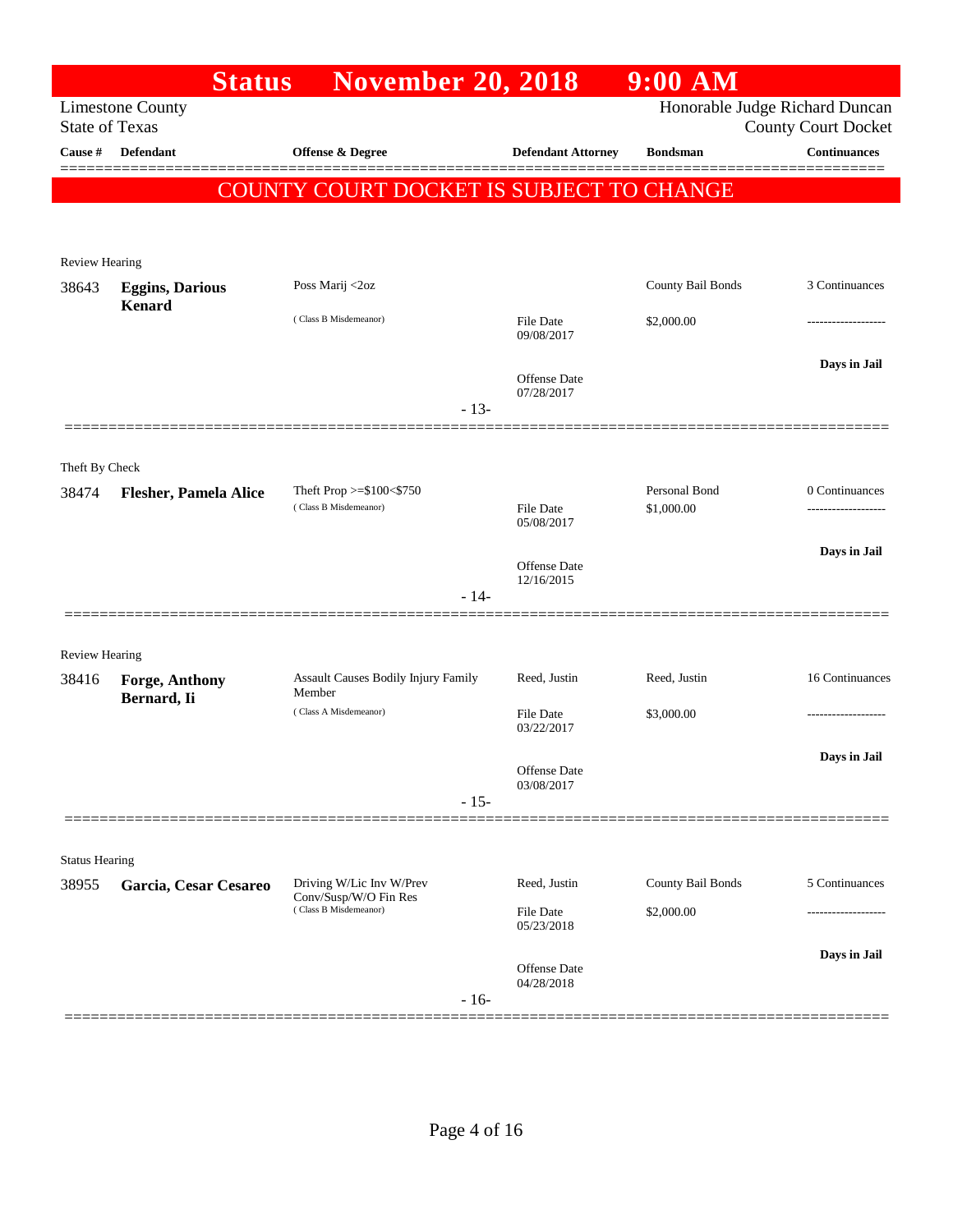|                       | <b>Status</b>               | <b>November 20, 2018</b>                      |                                | 9:00 AM           |                                                              |
|-----------------------|-----------------------------|-----------------------------------------------|--------------------------------|-------------------|--------------------------------------------------------------|
| <b>State of Texas</b> | <b>Limestone County</b>     |                                               |                                |                   | Honorable Judge Richard Duncan<br><b>County Court Docket</b> |
| Cause #               | <b>Defendant</b>            | <b>Offense &amp; Degree</b>                   | <b>Defendant Attorney</b>      | <b>Bondsman</b>   | <b>Continuances</b>                                          |
|                       |                             | COUNTY COURT DOCKET IS SUBJECT TO CHANGE      |                                |                   |                                                              |
|                       |                             |                                               |                                |                   |                                                              |
| <b>Status Hearing</b> |                             |                                               |                                |                   |                                                              |
| 38956                 | Garcia, Cesar Cesareo       | Poss Marij <2oz                               | Reed, Justin                   | County Bail Bonds | 5 Continuances                                               |
|                       |                             | (Class B Misdemeanor)                         | <b>File Date</b><br>05/23/2018 | \$2,000.00        | -------------------                                          |
|                       |                             |                                               | Offense Date                   |                   | Days in Jail                                                 |
|                       |                             | $-17-$                                        | 04/28/2018                     |                   |                                                              |
|                       |                             |                                               |                                |                   |                                                              |
| <b>Status Hearing</b> |                             |                                               |                                |                   |                                                              |
| 38934                 | <b>Gray, Travion Diquin</b> | Poss Marij <2oz<br>(Class B Misdemeanor)      |                                | County Bail Bonds | 4 Continuances                                               |
|                       |                             |                                               | File Date<br>05/11/2018        | \$2,000.00        | ------------------                                           |
|                       |                             |                                               | Offense Date                   |                   | Days in Jail                                                 |
|                       |                             | $-18-$                                        | 02/21/2018                     |                   |                                                              |
|                       |                             |                                               |                                |                   |                                                              |
| <b>Status Hearing</b> |                             |                                               |                                |                   |                                                              |
| 39102                 | <b>Gray, Travion Diquin</b> | Assault Causes Bodily Injury Family<br>Member |                                | County Bail Bonds | 1 Continuances                                               |
|                       |                             | (Class A Misdemeanor)                         | <b>File Date</b><br>10/01/2018 | \$3,000.00        | -------------------                                          |
|                       |                             |                                               |                                |                   | Days in Jail                                                 |
|                       |                             | $-19-$                                        | Offense Date<br>08/13/2018     |                   |                                                              |
|                       |                             |                                               |                                |                   |                                                              |
| <b>Status Hearing</b> |                             |                                               |                                |                   |                                                              |
| 38970                 | <b>Green, Luke Edward</b>   | Driving While Intoxicated 2nd                 | Reed, Benjie                   | County Bail Bonds | 3 Continuances                                               |
|                       |                             | (Class A Misdemeanor)                         | File Date<br>05/30/2018        | \$3,000.00        | .                                                            |
|                       |                             |                                               | Offense Date                   |                   | Days in Jail                                                 |
|                       |                             | $-20-$                                        | 04/15/2018                     |                   |                                                              |
|                       |                             |                                               |                                |                   |                                                              |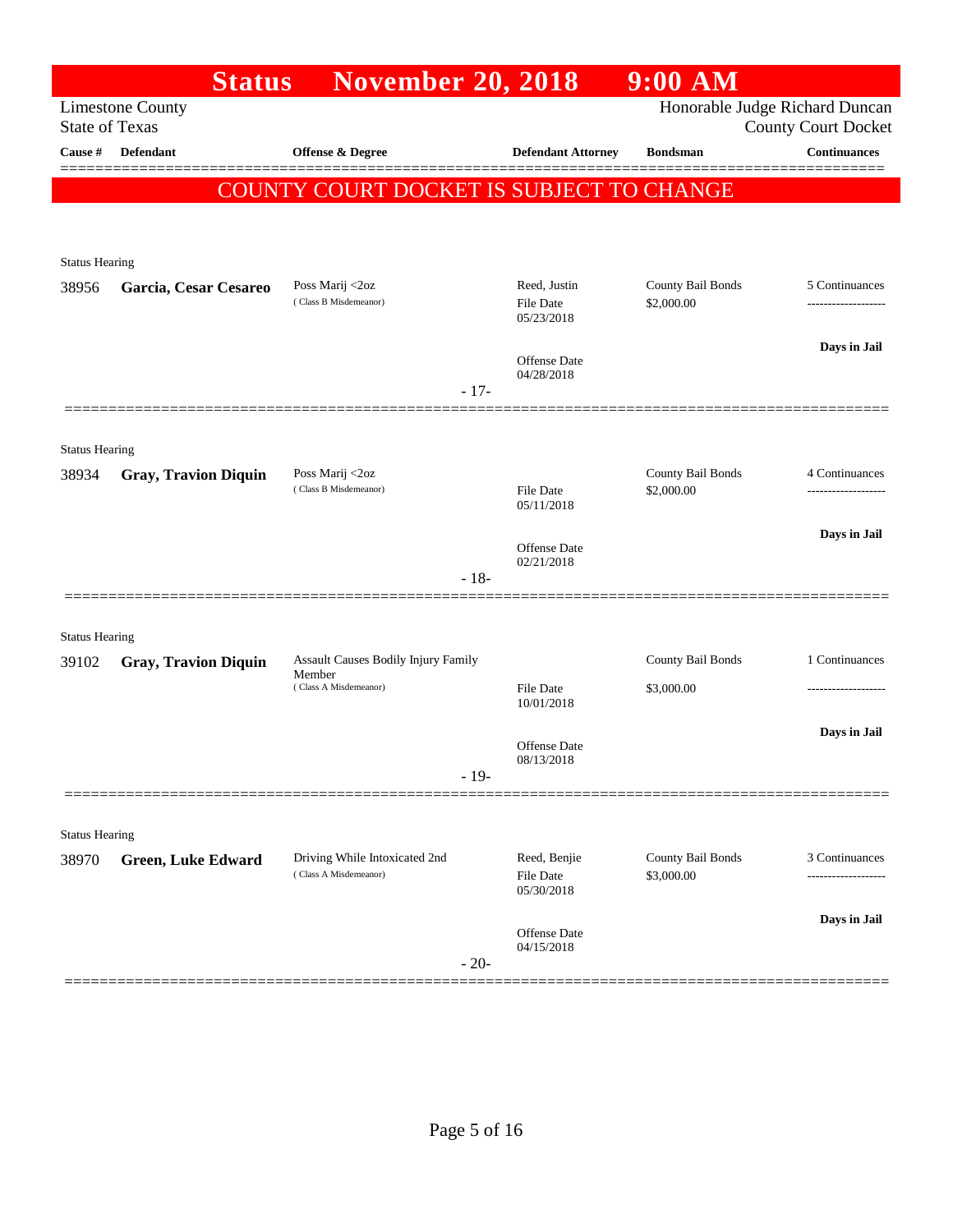| Honorable Judge Richard Duncan<br><b>Limestone County</b><br><b>State of Texas</b><br><b>County Court Docket</b><br><b>Continuances</b><br>Cause #<br><b>Defendant</b><br>Offense & Degree<br><b>Defendant Attorney</b><br><b>Bondsman</b><br>COUNTY COURT DOCKET IS SUBJECT TO CHANGE<br><b>Status Hearing</b><br>Resist Arrest Search Or Transport<br>Reed, Benjie<br>County Bail Bonds<br>3 Continuances<br>38971<br><b>Green, Luke Edward</b><br>(Class A Misdemeanor)<br>\$3,000.00<br>File Date<br>-------------------<br>05/30/2018<br>Days in Jail<br>Offense Date<br>04/15/2016<br>$-21-$<br>Theft By Check<br>Theft Prop>=\$20<\$500 By Check<br>King Bail Bonds<br>1 Continuances<br>Hamm, Stephanie<br>36645<br>(Class B Misdemeanor)<br>\$1,000.00<br><b>File Date</b><br>10/28/2013<br>Days in Jail<br>Offense Date<br>05/31/2013<br>$-22-$<br>Arraignment<br>Theft Prop>=\$20<\$500 By Check<br>1 Continuances<br>37918<br>Hamm, Stephanie<br>(Class B Misdemeanor)<br><b>File Date</b><br>05/03/2016<br>Days in Jail<br><b>Offense</b> Date<br>08/26/2014<br>$-23-$<br>Arraignment<br>Theft Prop>=\$20<\$500 By Check<br>1 Continuances<br>Hamm, Stephanie<br>37951<br>(Class B Misdemeanor)<br>File Date<br>------------<br>05/04/2016<br>Days in Jail<br>Offense Date<br>07/24/2014<br>$-24-$ | <b>Status</b> | <b>November 20, 2018</b> | $9:00$ AM |  |
|-----------------------------------------------------------------------------------------------------------------------------------------------------------------------------------------------------------------------------------------------------------------------------------------------------------------------------------------------------------------------------------------------------------------------------------------------------------------------------------------------------------------------------------------------------------------------------------------------------------------------------------------------------------------------------------------------------------------------------------------------------------------------------------------------------------------------------------------------------------------------------------------------------------------------------------------------------------------------------------------------------------------------------------------------------------------------------------------------------------------------------------------------------------------------------------------------------------------------------------------------------------------------------------------------------------------|---------------|--------------------------|-----------|--|
|                                                                                                                                                                                                                                                                                                                                                                                                                                                                                                                                                                                                                                                                                                                                                                                                                                                                                                                                                                                                                                                                                                                                                                                                                                                                                                                 |               |                          |           |  |
|                                                                                                                                                                                                                                                                                                                                                                                                                                                                                                                                                                                                                                                                                                                                                                                                                                                                                                                                                                                                                                                                                                                                                                                                                                                                                                                 |               |                          |           |  |
|                                                                                                                                                                                                                                                                                                                                                                                                                                                                                                                                                                                                                                                                                                                                                                                                                                                                                                                                                                                                                                                                                                                                                                                                                                                                                                                 |               |                          |           |  |
|                                                                                                                                                                                                                                                                                                                                                                                                                                                                                                                                                                                                                                                                                                                                                                                                                                                                                                                                                                                                                                                                                                                                                                                                                                                                                                                 |               |                          |           |  |
|                                                                                                                                                                                                                                                                                                                                                                                                                                                                                                                                                                                                                                                                                                                                                                                                                                                                                                                                                                                                                                                                                                                                                                                                                                                                                                                 |               |                          |           |  |
|                                                                                                                                                                                                                                                                                                                                                                                                                                                                                                                                                                                                                                                                                                                                                                                                                                                                                                                                                                                                                                                                                                                                                                                                                                                                                                                 |               |                          |           |  |
|                                                                                                                                                                                                                                                                                                                                                                                                                                                                                                                                                                                                                                                                                                                                                                                                                                                                                                                                                                                                                                                                                                                                                                                                                                                                                                                 |               |                          |           |  |
|                                                                                                                                                                                                                                                                                                                                                                                                                                                                                                                                                                                                                                                                                                                                                                                                                                                                                                                                                                                                                                                                                                                                                                                                                                                                                                                 |               |                          |           |  |
|                                                                                                                                                                                                                                                                                                                                                                                                                                                                                                                                                                                                                                                                                                                                                                                                                                                                                                                                                                                                                                                                                                                                                                                                                                                                                                                 |               |                          |           |  |
|                                                                                                                                                                                                                                                                                                                                                                                                                                                                                                                                                                                                                                                                                                                                                                                                                                                                                                                                                                                                                                                                                                                                                                                                                                                                                                                 |               |                          |           |  |
|                                                                                                                                                                                                                                                                                                                                                                                                                                                                                                                                                                                                                                                                                                                                                                                                                                                                                                                                                                                                                                                                                                                                                                                                                                                                                                                 |               |                          |           |  |
|                                                                                                                                                                                                                                                                                                                                                                                                                                                                                                                                                                                                                                                                                                                                                                                                                                                                                                                                                                                                                                                                                                                                                                                                                                                                                                                 |               |                          |           |  |
|                                                                                                                                                                                                                                                                                                                                                                                                                                                                                                                                                                                                                                                                                                                                                                                                                                                                                                                                                                                                                                                                                                                                                                                                                                                                                                                 |               |                          |           |  |
|                                                                                                                                                                                                                                                                                                                                                                                                                                                                                                                                                                                                                                                                                                                                                                                                                                                                                                                                                                                                                                                                                                                                                                                                                                                                                                                 |               |                          |           |  |
|                                                                                                                                                                                                                                                                                                                                                                                                                                                                                                                                                                                                                                                                                                                                                                                                                                                                                                                                                                                                                                                                                                                                                                                                                                                                                                                 |               |                          |           |  |
|                                                                                                                                                                                                                                                                                                                                                                                                                                                                                                                                                                                                                                                                                                                                                                                                                                                                                                                                                                                                                                                                                                                                                                                                                                                                                                                 |               |                          |           |  |
|                                                                                                                                                                                                                                                                                                                                                                                                                                                                                                                                                                                                                                                                                                                                                                                                                                                                                                                                                                                                                                                                                                                                                                                                                                                                                                                 |               |                          |           |  |
|                                                                                                                                                                                                                                                                                                                                                                                                                                                                                                                                                                                                                                                                                                                                                                                                                                                                                                                                                                                                                                                                                                                                                                                                                                                                                                                 |               |                          |           |  |
|                                                                                                                                                                                                                                                                                                                                                                                                                                                                                                                                                                                                                                                                                                                                                                                                                                                                                                                                                                                                                                                                                                                                                                                                                                                                                                                 |               |                          |           |  |
|                                                                                                                                                                                                                                                                                                                                                                                                                                                                                                                                                                                                                                                                                                                                                                                                                                                                                                                                                                                                                                                                                                                                                                                                                                                                                                                 |               |                          |           |  |
|                                                                                                                                                                                                                                                                                                                                                                                                                                                                                                                                                                                                                                                                                                                                                                                                                                                                                                                                                                                                                                                                                                                                                                                                                                                                                                                 |               |                          |           |  |
|                                                                                                                                                                                                                                                                                                                                                                                                                                                                                                                                                                                                                                                                                                                                                                                                                                                                                                                                                                                                                                                                                                                                                                                                                                                                                                                 |               |                          |           |  |
|                                                                                                                                                                                                                                                                                                                                                                                                                                                                                                                                                                                                                                                                                                                                                                                                                                                                                                                                                                                                                                                                                                                                                                                                                                                                                                                 |               |                          |           |  |
|                                                                                                                                                                                                                                                                                                                                                                                                                                                                                                                                                                                                                                                                                                                                                                                                                                                                                                                                                                                                                                                                                                                                                                                                                                                                                                                 |               |                          |           |  |
|                                                                                                                                                                                                                                                                                                                                                                                                                                                                                                                                                                                                                                                                                                                                                                                                                                                                                                                                                                                                                                                                                                                                                                                                                                                                                                                 |               |                          |           |  |
|                                                                                                                                                                                                                                                                                                                                                                                                                                                                                                                                                                                                                                                                                                                                                                                                                                                                                                                                                                                                                                                                                                                                                                                                                                                                                                                 |               |                          |           |  |
|                                                                                                                                                                                                                                                                                                                                                                                                                                                                                                                                                                                                                                                                                                                                                                                                                                                                                                                                                                                                                                                                                                                                                                                                                                                                                                                 |               |                          |           |  |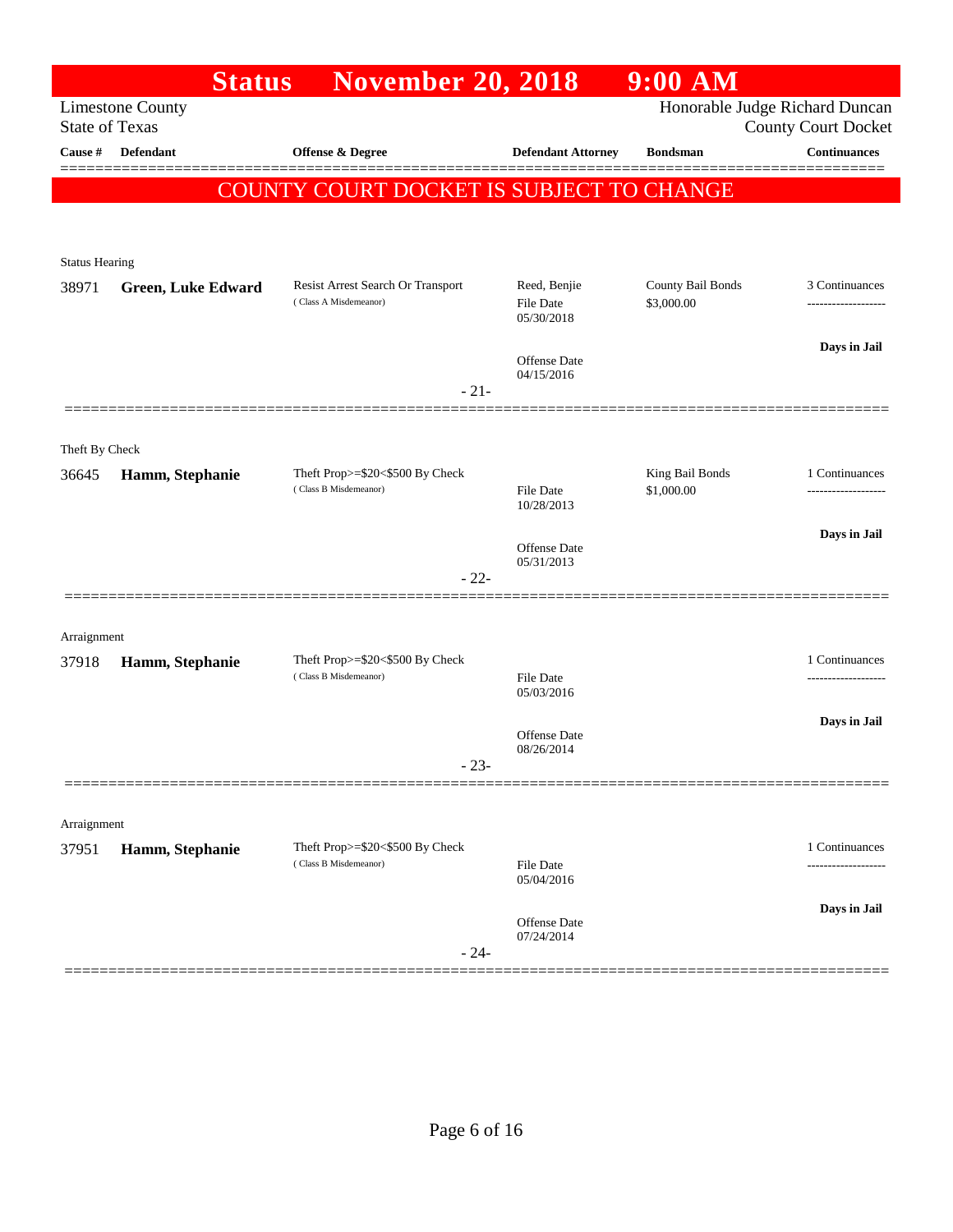|                       | <b>Status</b>                               | <b>November 20, 2018</b>                 |                                   | $9:00$ AM           |                                                              |
|-----------------------|---------------------------------------------|------------------------------------------|-----------------------------------|---------------------|--------------------------------------------------------------|
| <b>State of Texas</b> | <b>Limestone County</b>                     |                                          |                                   |                     | Honorable Judge Richard Duncan<br><b>County Court Docket</b> |
| Cause #               | <b>Defendant</b>                            | <b>Offense &amp; Degree</b>              | <b>Defendant Attorney</b>         | <b>Bondsman</b>     | <b>Continuances</b>                                          |
|                       |                                             | COUNTY COURT DOCKET IS SUBJECT TO CHANGE |                                   |                     |                                                              |
|                       |                                             |                                          |                                   |                     |                                                              |
|                       |                                             |                                          |                                   |                     |                                                              |
| Arraignment           |                                             | Burglary Of Coin Operated/Collection     | Burkeen, Daniel                   | Personal Bond       | 1 Continuances                                               |
| 39078                 | Heck, Robert Charles,<br>$\mathbf{I}$       | Machine                                  |                                   |                     |                                                              |
|                       |                                             | (Class A Misdemeanor)                    | <b>File Date</b><br>08/29/2018    | \$5,000.00          |                                                              |
|                       |                                             |                                          |                                   |                     | Days in Jail                                                 |
|                       |                                             |                                          | Offense Date<br>07/25/2018        |                     |                                                              |
|                       |                                             | $-25-$                                   |                                   |                     |                                                              |
|                       |                                             |                                          |                                   |                     |                                                              |
| <b>Status Hearing</b> |                                             |                                          |                                   |                     |                                                              |
| 39050                 | Henderson, Keyanna<br><b>Ditrece Lahune</b> | Poss Marij <2oz                          |                                   | County Bail Bonds   | 2 Continuances                                               |
|                       |                                             | (Class B Misdemeanor)                    | <b>File Date</b><br>08/21/2018    | \$2,000.00          |                                                              |
|                       |                                             |                                          |                                   |                     | Days in Jail                                                 |
|                       |                                             |                                          | <b>Offense Date</b><br>06/21/2018 |                     |                                                              |
|                       |                                             | $-26-$                                   |                                   |                     |                                                              |
|                       |                                             |                                          |                                   |                     |                                                              |
| <b>Status Hearing</b> |                                             |                                          |                                   | Freebird Bail Bonds |                                                              |
| 39083                 | Hernandez, Xavier<br><b>Angelo</b>          | Poss Marij >2oz<=4oz                     | Martinez, Phil                    |                     | 1 Continuances                                               |
|                       |                                             | (Class A Misdemeanor)                    | <b>File Date</b><br>08/29/2018    | \$5,000.00          |                                                              |
|                       |                                             |                                          |                                   |                     | Days in Jail                                                 |
|                       |                                             |                                          | <b>Offense Date</b><br>04/03/2018 |                     |                                                              |
|                       |                                             | $-27-$                                   |                                   |                     |                                                              |
|                       |                                             |                                          |                                   |                     |                                                              |
| <b>Review Hearing</b> |                                             |                                          |                                   |                     |                                                              |
| 38434                 | <b>Holdman, Quincy Lee</b>                  | Poss Marij <2oz<br>(Class B Misdemeanor) | <b>File Date</b>                  |                     | 14 Continuances                                              |
|                       |                                             |                                          | 04/24/2017                        |                     |                                                              |
|                       |                                             |                                          | <b>Offense Date</b>               |                     | Days in Jail                                                 |
|                       |                                             | $-28-$                                   | 02/16/2017                        |                     |                                                              |
|                       |                                             |                                          |                                   |                     |                                                              |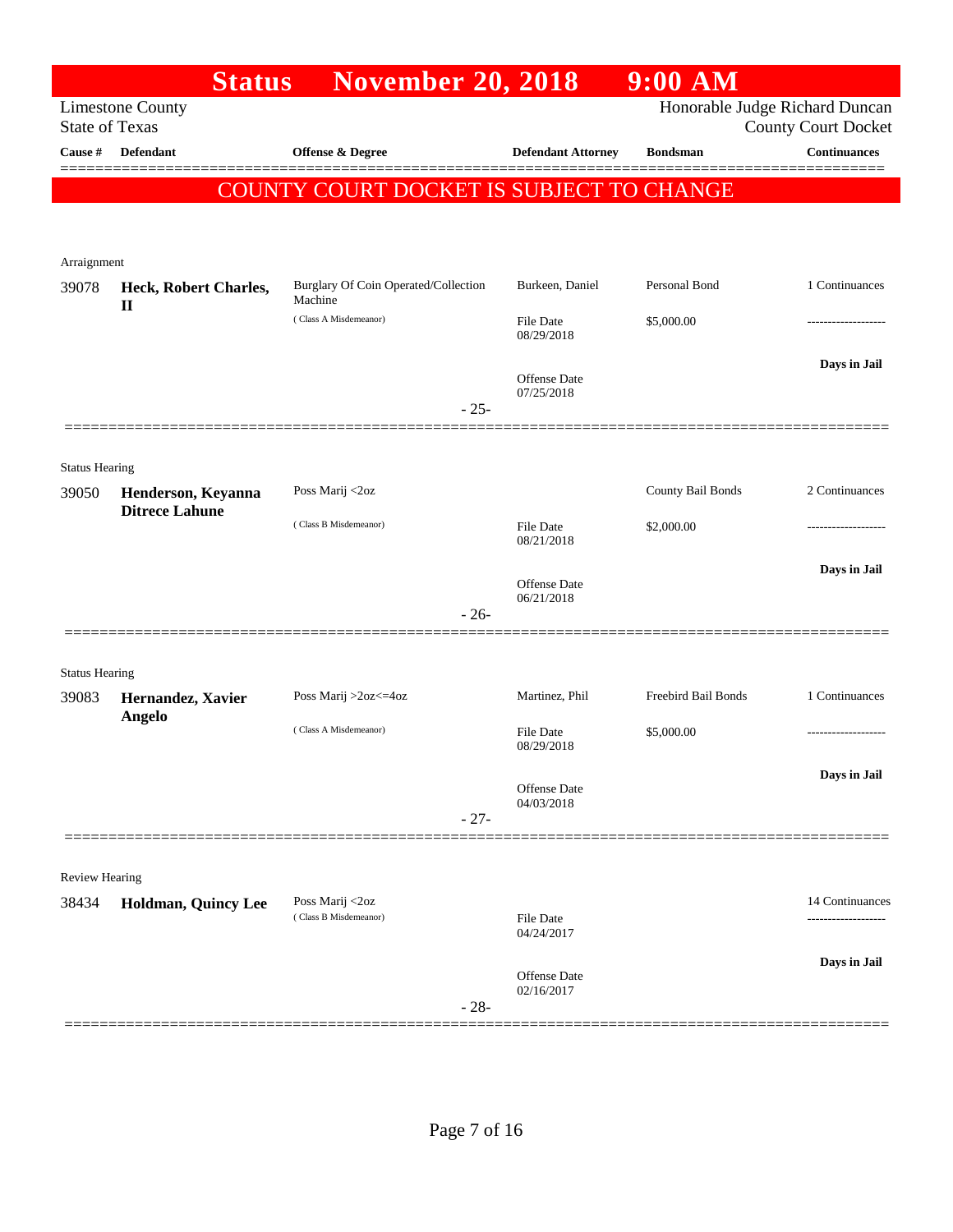|                                | <b>Status</b>                     | <b>November 20, 2018</b>                          |        |                                | $9:00$ AM           |                                                   |
|--------------------------------|-----------------------------------|---------------------------------------------------|--------|--------------------------------|---------------------|---------------------------------------------------|
| <b>State of Texas</b>          | <b>Limestone County</b>           |                                                   |        |                                |                     | Honorable Judge Richard Duncan                    |
| Cause #                        | <b>Defendant</b>                  | Offense & Degree                                  |        | <b>Defendant Attorney</b>      | <b>Bondsman</b>     | <b>County Court Docket</b><br><b>Continuances</b> |
|                                |                                   |                                                   |        |                                |                     |                                                   |
|                                |                                   | COUNTY COURT DOCKET IS SUBJECT TO CHANGE          |        |                                |                     |                                                   |
|                                |                                   |                                                   |        |                                |                     |                                                   |
| <b>Status Hearing</b>          |                                   |                                                   |        |                                |                     |                                                   |
| 38922                          | Hutchison, Adam<br><b>Dontray</b> | Driving W/Lic Inv W/Prev<br>Conv/Susp/W/O Fin Res |        | Wilson, Scott                  | County Bail Bonds   | 5 Continuances                                    |
|                                |                                   | (Class B Misdemeanor)                             |        | <b>File Date</b><br>04/30/2018 | \$2,000.00          |                                                   |
|                                |                                   |                                                   |        | Offense Date                   |                     | Days in Jail                                      |
|                                |                                   |                                                   | $-29-$ | 03/19/2018                     |                     |                                                   |
|                                |                                   |                                                   |        |                                |                     |                                                   |
| <b>Status Hearing</b>          |                                   |                                                   |        |                                |                     |                                                   |
| 38923                          | Hutchison, Adam                   | Poss Marij <2oz                                   |        | Wilson, Scott                  | County Bail Bonds   | 5 Continuances                                    |
|                                | <b>Dontray</b>                    | (Class B Misdemeanor)                             |        | <b>File Date</b>               | \$2,000.00          |                                                   |
|                                |                                   |                                                   |        | 04/30/2018                     |                     |                                                   |
|                                |                                   |                                                   |        | <b>Offense Date</b>            |                     | Days in Jail                                      |
|                                |                                   |                                                   | $-30-$ | 03/19/2018                     |                     |                                                   |
|                                |                                   |                                                   |        |                                |                     |                                                   |
| <b>Status Hearing</b>          |                                   |                                                   |        |                                |                     |                                                   |
| 38940                          | <b>James</b> , Benedette          | Poss Marij <2oz                                   |        | Latray, Michelle J.            | Freebird Bail Bonds | 1 Continuances                                    |
|                                | <b>Makipa</b>                     | (Class B Misdemeanor)                             |        | <b>File Date</b><br>05/11/2018 | \$2,500.00          |                                                   |
|                                |                                   |                                                   |        |                                |                     | Days in Jail                                      |
|                                |                                   |                                                   |        | Offense Date<br>04/07/2018     |                     |                                                   |
|                                |                                   |                                                   | $-31-$ |                                |                     |                                                   |
|                                |                                   |                                                   |        |                                |                     |                                                   |
| <b>Status Hearing</b><br>38790 | <b>Lang, James Barry</b>          | Poss Marij <2oz                                   |        | Reed, Justin                   | County Bail Bonds   | 6 Continuances                                    |
|                                |                                   | (Class B Misdemeanor)                             |        | <b>File Date</b><br>01/19/2018 | \$2,000.00          |                                                   |
|                                |                                   |                                                   |        |                                |                     | Days in Jail                                      |
|                                |                                   |                                                   | $-32-$ | Offense Date<br>11/04/2017     |                     |                                                   |
|                                |                                   |                                                   |        |                                |                     |                                                   |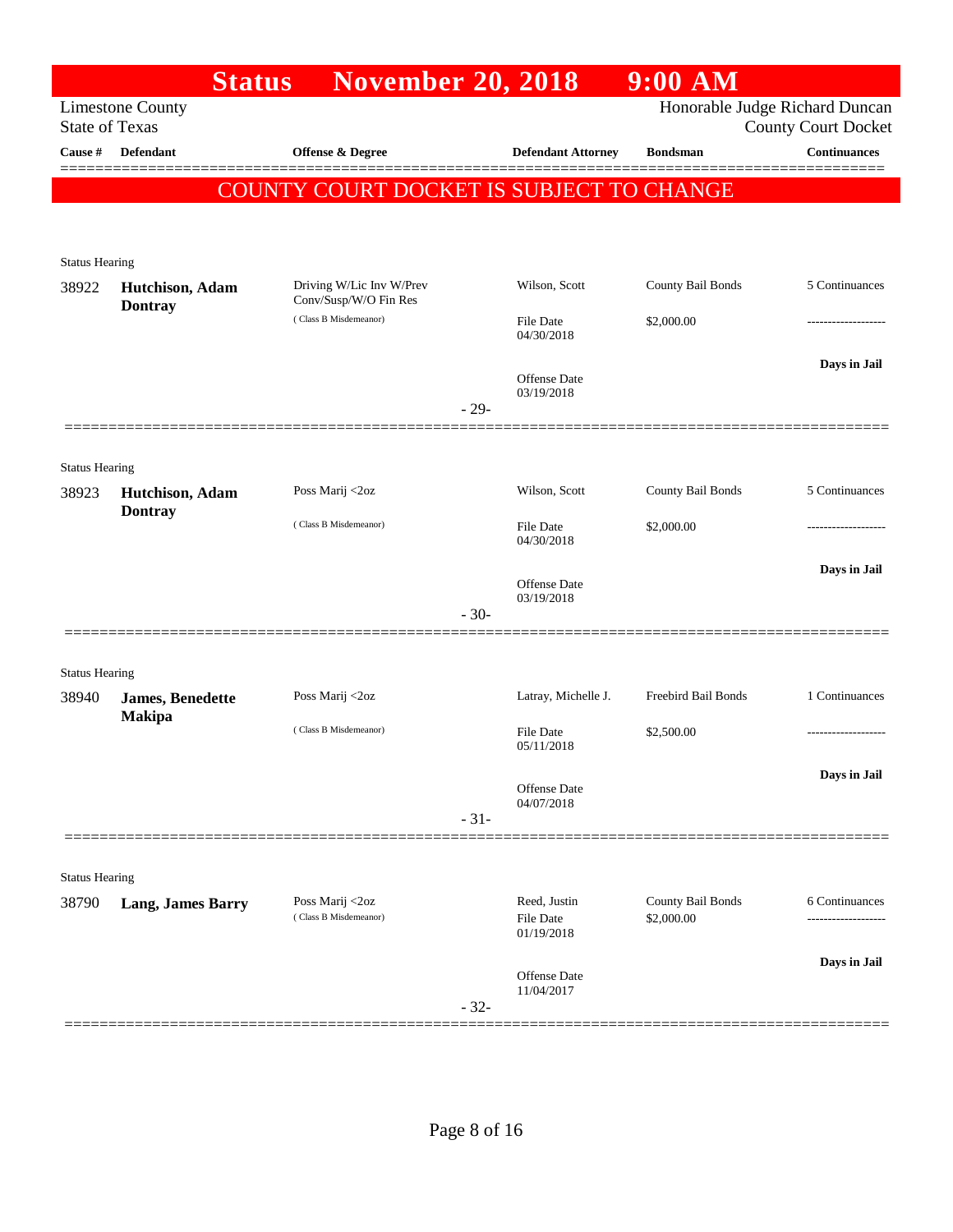|                       | <b>Status</b>               | <b>November 20, 2018</b>                               |                                                   | 9:00 AM                         |                                                              |
|-----------------------|-----------------------------|--------------------------------------------------------|---------------------------------------------------|---------------------------------|--------------------------------------------------------------|
| <b>State of Texas</b> | <b>Limestone County</b>     |                                                        |                                                   |                                 | Honorable Judge Richard Duncan<br><b>County Court Docket</b> |
| Cause #               | <b>Defendant</b>            | <b>Offense &amp; Degree</b>                            | <b>Defendant Attorney</b>                         | <b>Bondsman</b>                 | <b>Continuances</b>                                          |
|                       |                             | COUNTY COURT DOCKET IS SUBJECT TO CHANGE               |                                                   |                                 |                                                              |
|                       |                             |                                                        |                                                   |                                 |                                                              |
| <b>Status Hearing</b> |                             |                                                        |                                                   |                                 |                                                              |
| 39017                 | Lugo, Jaime Ibarra          | Driving While Intoxicated 2nd<br>(Class A Misdemeanor) | Moore, David E.<br><b>File Date</b><br>07/17/2018 | County Bail Bonds<br>\$3,000.00 | 2 Continuances<br>------------------                         |
|                       |                             |                                                        | <b>Offense Date</b><br>02/18/2018                 |                                 | Days in Jail                                                 |
|                       |                             | $-33-$                                                 |                                                   |                                 |                                                              |
| <b>Status Hearing</b> |                             |                                                        |                                                   |                                 |                                                              |
| 39005                 | Marler, Rachel<br>Elyzabeth | Poss Marij >2oz<=4oz                                   | Reed, Benjie                                      | Reed, Bobby                     | 2 Continuances                                               |
|                       |                             | (Class A Misdemeanor)                                  | <b>File Date</b><br>07/09/2018                    | \$5,000.00                      |                                                              |
|                       |                             |                                                        | <b>Offense Date</b><br>06/02/2018                 |                                 | Days in Jail                                                 |
|                       |                             | $-34-$                                                 |                                                   |                                 |                                                              |
| Plea Hearing          |                             |                                                        |                                                   |                                 |                                                              |
| 38945                 | <b>McClendon, Terris</b>    | Poss Marij <2oz                                        | Reed, Justin                                      | Reed, Justin                    | 5 Continuances                                               |
|                       | Lee                         | (Class B Misdemeanor)                                  | <b>File Date</b><br>05/18/2018                    | \$1,000.00                      |                                                              |
|                       |                             |                                                        | Offense Date                                      |                                 | Days in Jail                                                 |
|                       |                             | $-35-$                                                 | 05/01/2018                                        |                                 |                                                              |
|                       |                             |                                                        |                                                   |                                 |                                                              |
| <b>Status Hearing</b> |                             |                                                        |                                                   |                                 |                                                              |
| 39035                 | McCoy, Jerome Shaun         | Indecent Exposure<br>(Class B Misdemeanor)             | Justin Reed<br><b>File Date</b><br>08/03/2018     | County Bail Bonds<br>\$7,500.00 | 2 Continuances<br>-----------------                          |
|                       |                             |                                                        | <b>Offense</b> Date                               |                                 | Days in Jail                                                 |
|                       |                             | $-36-$                                                 | 07/03/2018                                        |                                 |                                                              |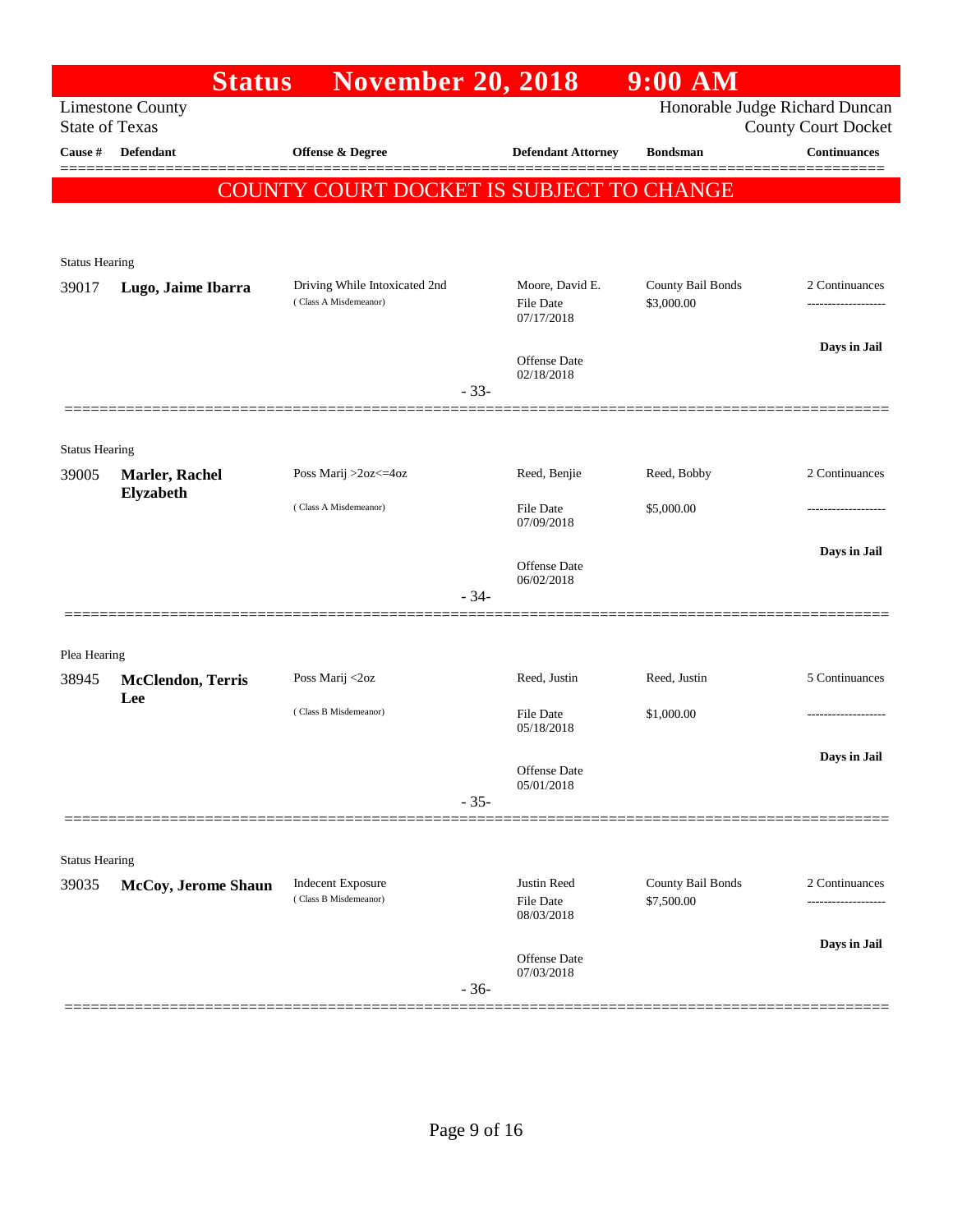|                                | <b>Status</b>                | <b>November 20, 2018</b>                                       |                                  | 9:00 AM                    |                                                              |
|--------------------------------|------------------------------|----------------------------------------------------------------|----------------------------------|----------------------------|--------------------------------------------------------------|
| <b>State of Texas</b>          | <b>Limestone County</b>      |                                                                |                                  |                            | Honorable Judge Richard Duncan<br><b>County Court Docket</b> |
| Cause #                        | <b>Defendant</b>             | <b>Offense &amp; Degree</b>                                    | <b>Defendant Attorney</b>        | <b>Bondsman</b>            | <b>Continuances</b>                                          |
|                                |                              | COUNTY COURT DOCKET IS SUBJECT TO CHANGE                       |                                  |                            |                                                              |
|                                |                              |                                                                |                                  |                            |                                                              |
| <b>Review Hearing</b>          |                              |                                                                |                                  |                            |                                                              |
| 38576                          | McKellip, Jamie Renee        | Engage In Organized Criminal Activity<br>(Class A Misdemeanor) | Reed, Justin<br><b>File Date</b> | Reed, Benjie<br>\$2,000.00 | 13 Continuances<br>-------------------                       |
|                                |                              |                                                                | 07/20/2017                       |                            |                                                              |
|                                |                              | $-37-$                                                         | Offense Date<br>12/19/2016       |                            | Days in Jail                                                 |
|                                |                              |                                                                |                                  |                            |                                                              |
| Review Hearing                 |                              |                                                                |                                  |                            |                                                              |
| 38577                          | <b>McKellip, Jamie Renee</b> | Engage In Organized Criminal Activity<br>(Class B Misdemeanor) | Reed, Justin<br>File Date        | Reed, Benjie<br>\$2,000.00 | 13 Continuances<br>------------------                        |
|                                |                              |                                                                | 07/20/2017                       |                            |                                                              |
|                                |                              |                                                                | Offense Date<br>01/05/2017       |                            | Days in Jail                                                 |
|                                |                              | $-38-$                                                         |                                  |                            |                                                              |
|                                |                              |                                                                |                                  |                            |                                                              |
| <b>Status Hearing</b><br>39030 | McNeal, Lataydra             | Assault Cause Bodily Inj.                                      | Spivey, Shirley                  | Freebird Bail Bonds        | 2 Continuances                                               |
|                                | Monique                      | (Class A Misdemeanor)                                          | <b>File Date</b>                 | \$3,000.00                 | ------------------                                           |
|                                |                              |                                                                | 07/24/2018                       |                            |                                                              |
|                                |                              |                                                                | Offense Date                     |                            | Days in Jail                                                 |
|                                |                              | $-39-$                                                         | 06/04/2018                       |                            |                                                              |
|                                |                              |                                                                |                                  |                            |                                                              |
| <b>Status Hearing</b>          |                              | Poss Cs Pg $3 < 28g$                                           |                                  |                            | 0 Continuances                                               |
| 38341                          | Middleton, Todd<br>Orlando   |                                                                | Reed, Benjie                     | Reed, Benjie               |                                                              |
|                                |                              | (Class A Misdemeanor)                                          | <b>File Date</b><br>01/26/2017   | \$3,000.00                 |                                                              |
|                                |                              |                                                                | Offense Date<br>12/14/2016       |                            | Days in Jail                                                 |
|                                |                              | $-40-$                                                         |                                  |                            |                                                              |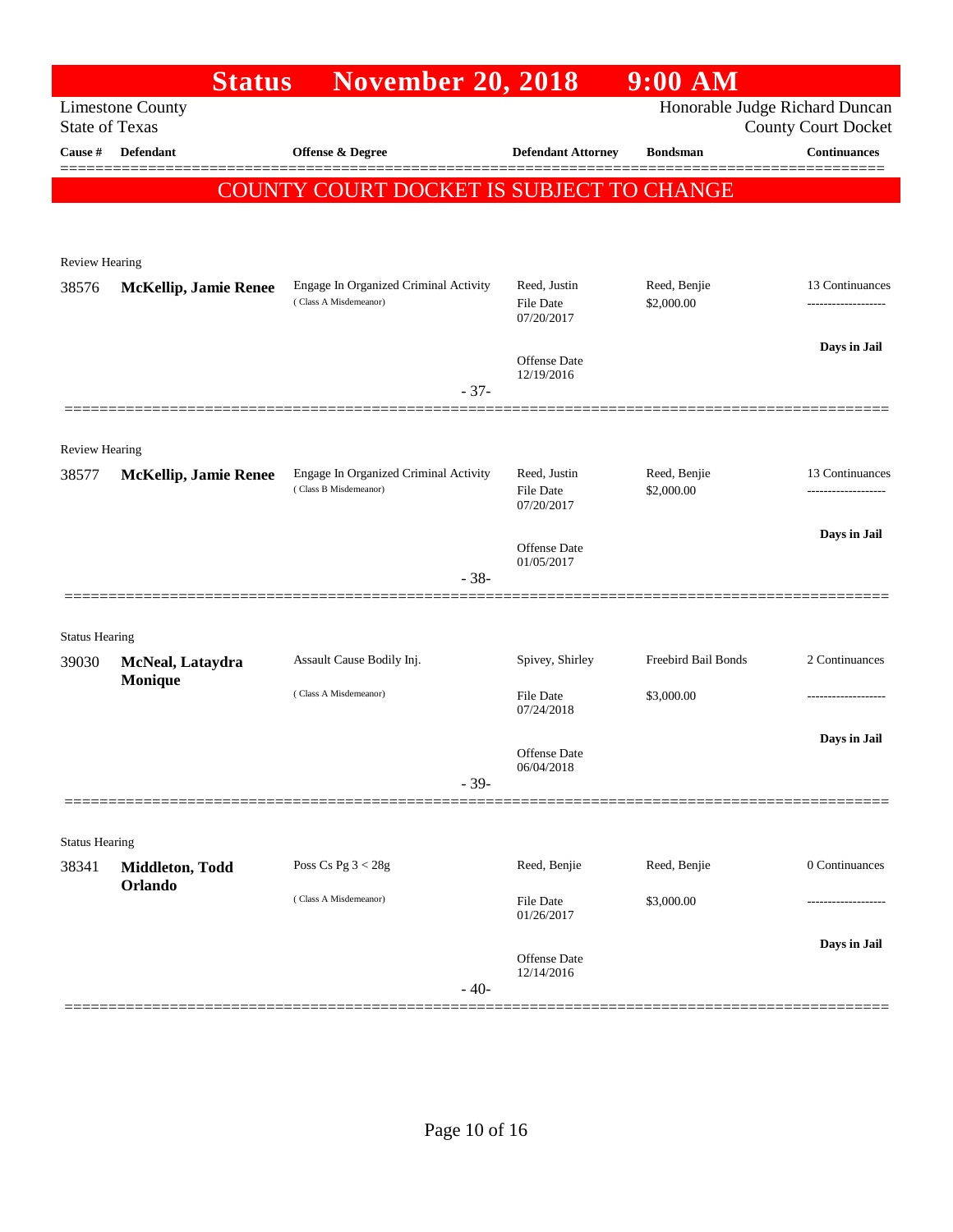| <b>Limestone County</b>                  | <b>November 20, 2018</b>                              |                                                             |                                                 |                                                                      |
|------------------------------------------|-------------------------------------------------------|-------------------------------------------------------------|-------------------------------------------------|----------------------------------------------------------------------|
| <b>State of Texas</b>                    |                                                       |                                                             |                                                 | Honorable Judge Richard Duncan<br><b>County Court Docket</b>         |
| <b>Defendant</b>                         | <b>Offense &amp; Degree</b>                           | <b>Defendant Attorney</b>                                   | <b>Bondsman</b>                                 | <b>Continuances</b>                                                  |
|                                          |                                                       |                                                             |                                                 |                                                                      |
|                                          |                                                       |                                                             |                                                 |                                                                      |
|                                          |                                                       |                                                             |                                                 |                                                                      |
| <b>Status Hearing</b>                    |                                                       |                                                             |                                                 |                                                                      |
| Middleton, Todd                          | <b>Evading Arrest Detention</b>                       | Reed, Benjie                                                | Reed, Benjie                                    | 0 Continuances                                                       |
|                                          | (Class A Misdemeanor)                                 | <b>File Date</b><br>10/26/2017                              | \$3,000.00                                      |                                                                      |
|                                          |                                                       | <b>Offense Date</b><br>10/12/2017                           |                                                 | Days in Jail                                                         |
|                                          | $-41-$                                                |                                                             |                                                 |                                                                      |
|                                          |                                                       |                                                             |                                                 |                                                                      |
| <b>Status Hearing</b><br>Middleton, Todd | Fail To Identify Fugitive Intent Give                 | Reed, Benjie                                                | Reed, Benjie                                    | 1 Continuances                                                       |
|                                          | (Class A Misdemeanor)                                 | <b>File Date</b><br>08/21/2018                              | \$3,000.00                                      |                                                                      |
|                                          | $-42-$                                                | Offense Date<br>10/10/2017                                  |                                                 | Days in Jail                                                         |
|                                          |                                                       |                                                             |                                                 |                                                                      |
| <b>Status Hearing</b>                    |                                                       |                                                             |                                                 |                                                                      |
| Newsom, Ian Lane                         | Duty On Striking Fixture/Hwy                          | Sanders, Raymond L.                                         | County Bail Bonds                               | 2 Continuances                                                       |
|                                          | (Class B Misdemeanor)                                 | <b>File Date</b>                                            | \$2,500.00                                      |                                                                      |
|                                          |                                                       |                                                             |                                                 | Days in Jail                                                         |
|                                          |                                                       | Offense Date                                                |                                                 |                                                                      |
|                                          | $-43-$                                                |                                                             |                                                 |                                                                      |
|                                          |                                                       |                                                             |                                                 |                                                                      |
| Review Hearing                           |                                                       |                                                             |                                                 |                                                                      |
|                                          | (Class B Misdemeanor)                                 | <b>File Date</b><br>02/01/2018                              | \$2,000.00                                      | 4 Continuances                                                       |
|                                          |                                                       | <b>Offense Date</b><br>12/11/2017                           |                                                 | <b>185 Days in Jail</b>                                              |
|                                          | Orlando<br>Orlando-Oshay<br><b>Noel, Melondy Dawn</b> | False Info<br>Landscape>=\$200<br>Poss Marij <2oz<br>$-44-$ | 08/03/2018<br>06/02/2018<br>Dahlenburg, Michael | <b>COUNTY COURT DOCKET IS SUBJECT TO CHANGE</b><br>County Bail Bonds |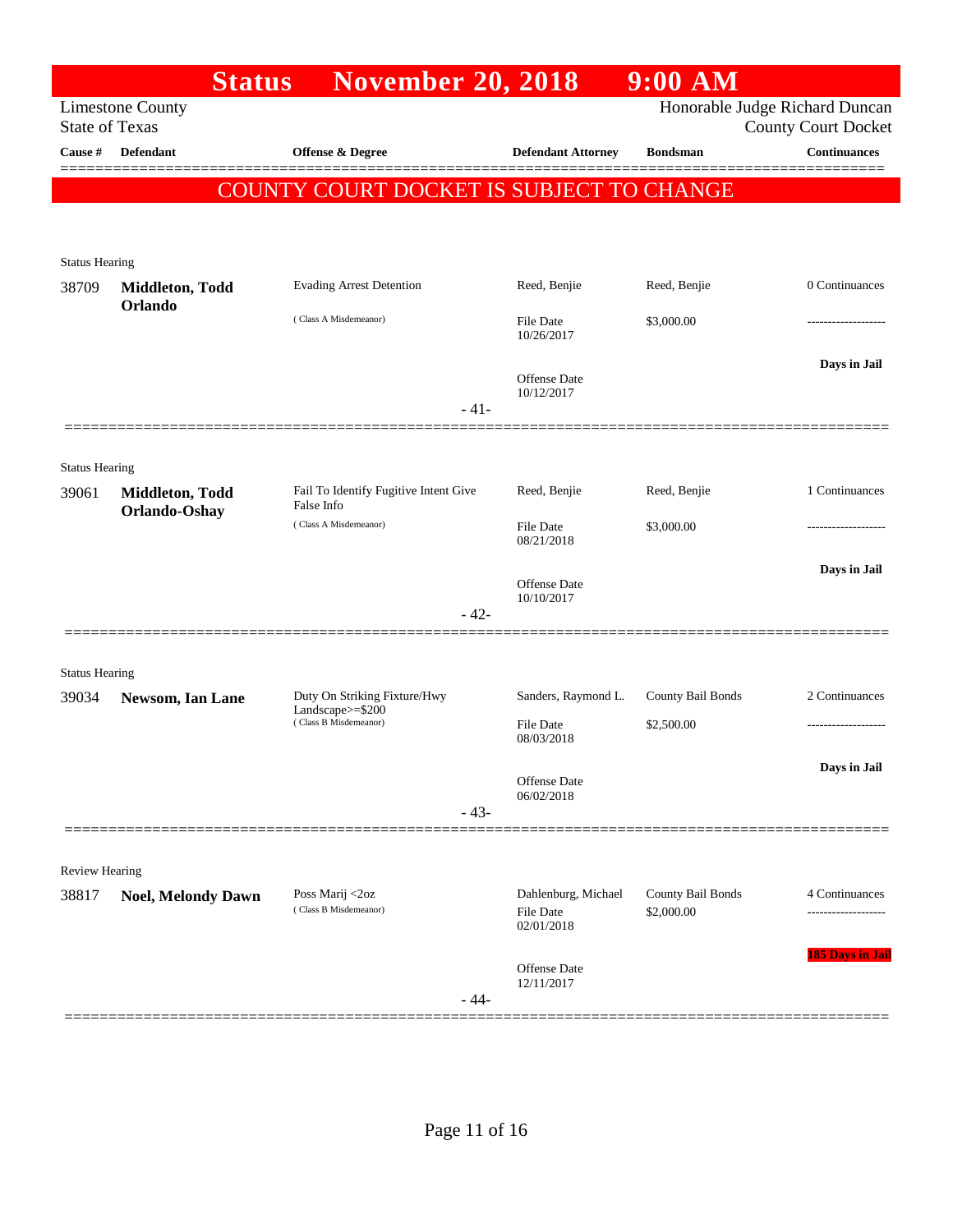|                                | <b>Status</b>                | <b>November 20, 2018</b>                      |                                   | $9:00$ AM         |                                                              |
|--------------------------------|------------------------------|-----------------------------------------------|-----------------------------------|-------------------|--------------------------------------------------------------|
| <b>State of Texas</b>          | <b>Limestone County</b>      |                                               |                                   |                   | Honorable Judge Richard Duncan<br><b>County Court Docket</b> |
| Cause #                        | Defendant                    | Offense & Degree                              | <b>Defendant Attorney</b>         | <b>Bondsman</b>   | <b>Continuances</b>                                          |
|                                |                              | COUNTY COURT DOCKET IS SUBJECT TO CHANGE      |                                   |                   |                                                              |
|                                |                              |                                               |                                   |                   |                                                              |
|                                |                              |                                               |                                   |                   |                                                              |
| <b>Status Hearing</b>          |                              |                                               |                                   |                   |                                                              |
| 39086                          | Ortiz, Adrian                | Assault Causes Bodily Injury Family<br>Member | Reed, Bobby                       | Reed, Bobby       | 1 Continuances                                               |
|                                |                              | (Class A Misdemeanor)                         | File Date<br>09/17/2018           | \$3,000.00        |                                                              |
|                                |                              |                                               |                                   |                   | Days in Jail                                                 |
|                                |                              |                                               | Offense Date<br>06/17/2018        |                   |                                                              |
|                                |                              | $-45-$                                        |                                   |                   |                                                              |
| <b>Status Hearing</b>          |                              |                                               |                                   |                   |                                                              |
| 38248                          | Patterson, Trevor            | Unl Carrying Weapon                           | Reed, Justin                      | Reed, Bobby       | 1 Continuances                                               |
|                                |                              | (Class A Misdemeanor)                         | File Date<br>11/17/2016           | \$5,000.00        |                                                              |
|                                |                              |                                               |                                   |                   | Days in Jail                                                 |
|                                |                              |                                               | Offense Date<br>10/22/2016        |                   |                                                              |
|                                |                              | $-46-$                                        |                                   |                   |                                                              |
|                                |                              |                                               |                                   |                   |                                                              |
| <b>Status Hearing</b><br>38249 | Patterson, Trevor            | Poss Marij <2oz                               | Reed, Justin                      | Reed, Bobby       | 1 Continuances                                               |
|                                |                              | (Class B Misdemeanor)                         | File Date                         | \$5,000.00        |                                                              |
|                                |                              |                                               | 11/17/2016                        |                   | Days in Jail                                                 |
|                                |                              |                                               | Offense Date<br>10/22/2016        |                   |                                                              |
|                                |                              | - 47-                                         |                                   |                   |                                                              |
|                                |                              |                                               |                                   |                   |                                                              |
| <b>Review Hearing</b>          |                              |                                               |                                   |                   |                                                              |
| 38639                          | Peoples, Tyjawon<br>Onaqueen | Poss Marij <2oz                               |                                   | County Bail Bonds | 3 Continuances                                               |
|                                |                              | (Class B Misdemeanor)                         | <b>File Date</b><br>09/08/2017    | \$2,000.00        | --------------                                               |
|                                |                              |                                               |                                   |                   | Days in Jail                                                 |
|                                |                              |                                               | <b>Offense</b> Date<br>07/28/2017 |                   |                                                              |
|                                |                              | $-48-$                                        |                                   |                   |                                                              |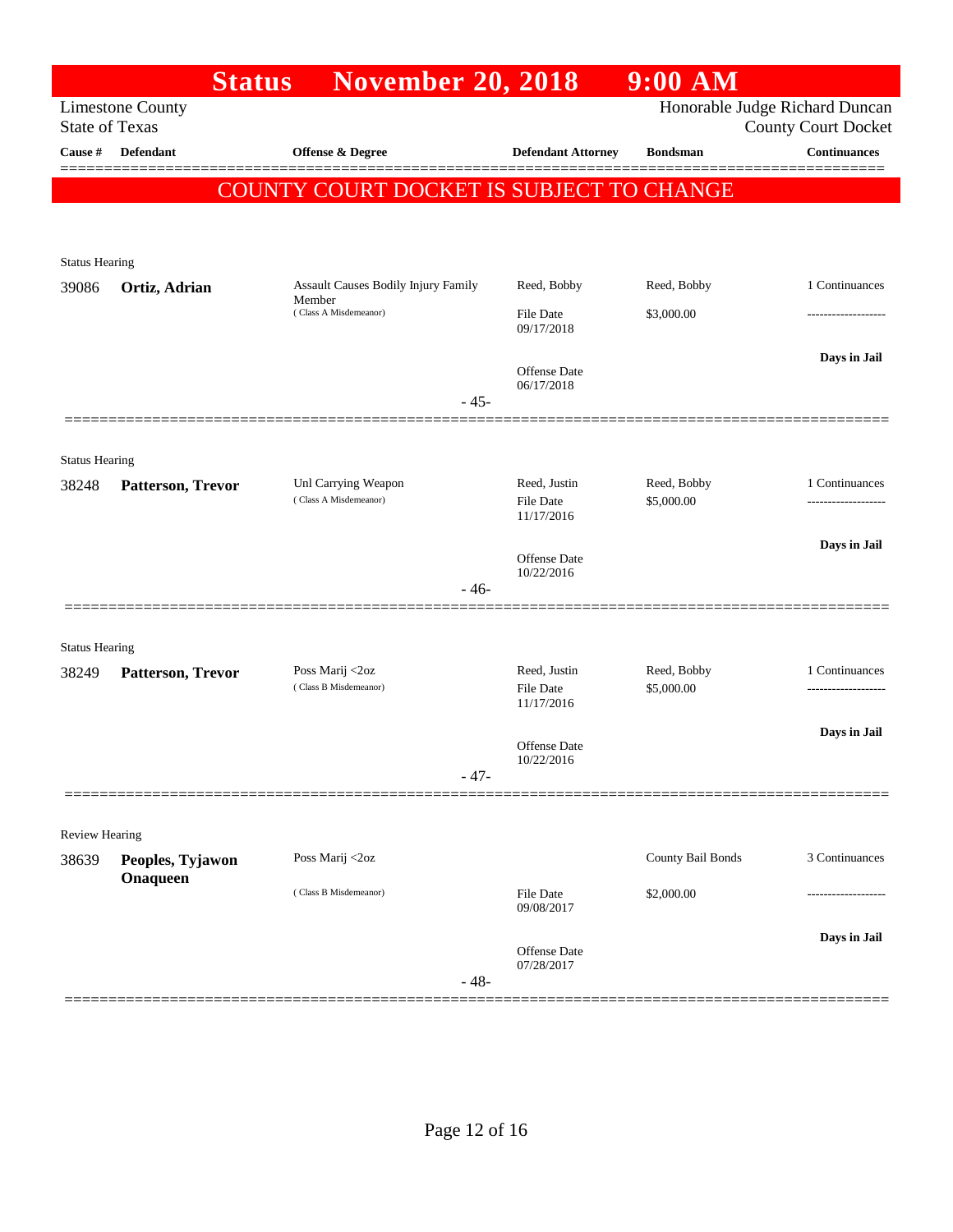|                                                  | <b>Status</b>                   | <b>November 20, 2018</b>                           |                                  | 9:00 AM                         |                                                              |
|--------------------------------------------------|---------------------------------|----------------------------------------------------|----------------------------------|---------------------------------|--------------------------------------------------------------|
| <b>Limestone County</b><br><b>State of Texas</b> |                                 |                                                    |                                  |                                 | Honorable Judge Richard Duncan<br><b>County Court Docket</b> |
| Cause #                                          | <b>Defendant</b>                | Offense & Degree                                   | <b>Defendant Attorney</b>        | <b>Bondsman</b>                 | <b>Continuances</b>                                          |
|                                                  |                                 | COUNTY COURT DOCKET IS SUBJECT TO CHANGE           |                                  |                                 | ======                                                       |
|                                                  |                                 |                                                    |                                  |                                 |                                                              |
| <b>Status Hearing</b>                            |                                 |                                                    |                                  |                                 |                                                              |
| 38936                                            | Ray, Ja'cobrien Malik           | Poss Marij <2oz                                    | Reed, Benjie                     | Reed, Benjie                    | 5 Continuances                                               |
|                                                  |                                 | (Class B Misdemeanor)                              | File Date<br>05/11/2018          | \$2,000.00                      |                                                              |
|                                                  |                                 |                                                    | Offense Date                     |                                 | Days in Jail                                                 |
|                                                  |                                 | $-49-$                                             | 04/19/2018                       |                                 |                                                              |
|                                                  |                                 |                                                    |                                  |                                 |                                                              |
| <b>Status Hearing</b>                            |                                 |                                                    |                                  |                                 |                                                              |
| 39051                                            | Ray, Ja'cobrien Malik           | Poss Marij <2oz<br>(Class B Misdemeanor)           | Reed, Benjie<br><b>File Date</b> | Reed, Benjie<br>\$2,500.00      | 2 Continuances<br>------------------                         |
|                                                  |                                 |                                                    | 08/21/2018                       |                                 |                                                              |
|                                                  |                                 |                                                    | <b>Offense</b> Date              |                                 | Days in Jail                                                 |
|                                                  |                                 | $-50-$                                             | 06/26/2018                       |                                 |                                                              |
|                                                  |                                 |                                                    |                                  |                                 |                                                              |
| <b>Status Hearing</b>                            |                                 |                                                    |                                  |                                 |                                                              |
| 38856                                            | Reyes, Rosario Renea            | Driving While Intoxicated<br>(Class B Misdemeanor) | Reed, Benjie<br><b>File Date</b> | County Bail Bonds<br>\$2,000.00 | 7 Continuances<br>------------------                         |
|                                                  |                                 |                                                    | 03/12/2018                       |                                 |                                                              |
|                                                  |                                 |                                                    | Offense Date<br>02/18/2018       |                                 | Days in Jail                                                 |
|                                                  |                                 | $-51-$                                             |                                  |                                 |                                                              |
|                                                  |                                 |                                                    |                                  |                                 |                                                              |
| <b>Status Hearing</b>                            |                                 | Poss Cs Pg $3 < 28g$                               |                                  | Freebird Bail Bonds             | 1 Continuances                                               |
| 39084                                            | Rivera, Jonathan<br><b>Adam</b> | (Class A Misdemeanor)                              |                                  |                                 |                                                              |
|                                                  |                                 |                                                    | File Date<br>09/05/2018          | \$3,000.00                      |                                                              |
|                                                  |                                 |                                                    | <b>Offense</b> Date              |                                 | Days in Jail                                                 |
|                                                  |                                 | $-52-$                                             | 06/06/2018                       |                                 |                                                              |
|                                                  |                                 |                                                    |                                  |                                 |                                                              |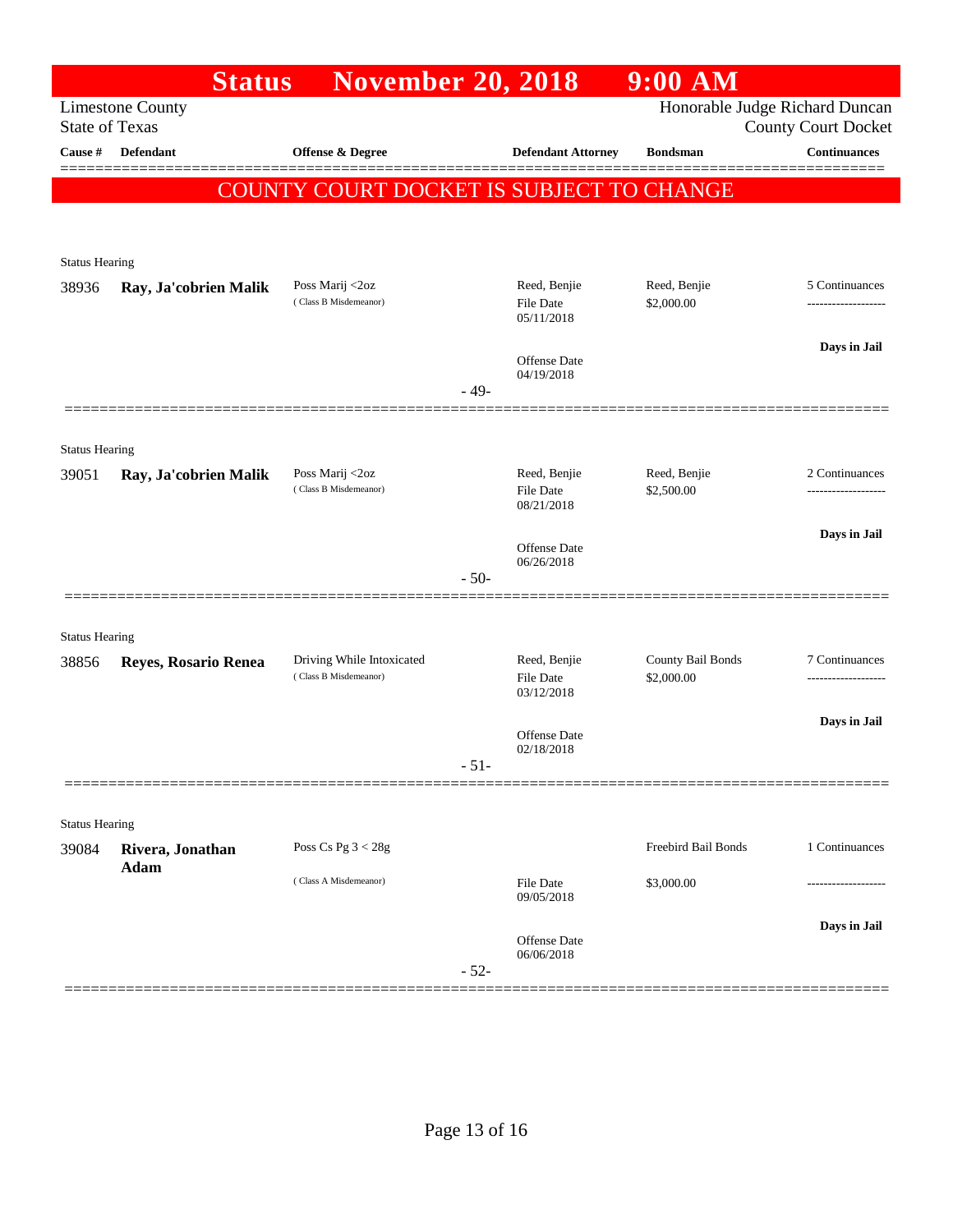|                                | <b>Status</b>               | <b>November 20, 2018</b>                                                 |                                | $9:00$ AM                         |                            |
|--------------------------------|-----------------------------|--------------------------------------------------------------------------|--------------------------------|-----------------------------------|----------------------------|
| <b>State of Texas</b>          | <b>Limestone County</b>     |                                                                          |                                | Honorable Judge Richard Duncan    | <b>County Court Docket</b> |
| Cause #                        | <b>Defendant</b>            | <b>Offense &amp; Degree</b>                                              | <b>Defendant Attorney</b>      | <b>Bondsman</b>                   | <b>Continuances</b>        |
|                                |                             | COUNTY COURT DOCKET IS SUBJECT TO CHANGE                                 |                                |                                   |                            |
|                                |                             |                                                                          |                                |                                   |                            |
| Review Hearing                 |                             |                                                                          |                                |                                   |                            |
| 38715                          | Roach, Sara Elizabeth       | Theft Prop <\$100 W/Prev Convic                                          | Tate, Greg                     | Freebird Bail Bonds               | 8 Continuances             |
|                                |                             | (Class B Misdemeanor)                                                    | <b>File Date</b><br>10/26/2017 | \$2,500.00                        |                            |
|                                |                             |                                                                          | Offense Date                   |                                   | Days in Jail               |
|                                |                             | $-53-$                                                                   | 09/24/2017                     |                                   |                            |
|                                |                             |                                                                          |                                |                                   |                            |
| <b>Review Hearing</b>          |                             |                                                                          |                                |                                   |                            |
| 38716                          | Roach, Sara Elizabeth       | Fail To Identify Giving False/Ficitious<br>Info<br>(Class B Misdemeanor) | Tate, Greg                     | Freebird Bail Bonds               | 8 Continuances             |
|                                |                             |                                                                          | File Date<br>10/26/2017        | \$2,500.00                        |                            |
|                                |                             |                                                                          |                                |                                   | Days in Jail               |
|                                |                             |                                                                          | Offense Date<br>09/24/2017     |                                   |                            |
|                                |                             | $-54-$                                                                   |                                |                                   |                            |
|                                |                             |                                                                          |                                |                                   |                            |
| <b>Status Hearing</b><br>38873 | <b>Rossmoine, Nathaniel</b> | Assault Cause Bodily Inj.                                                | Reed, Justin                   | Reed, Justin                      | 6 Continuances             |
|                                | <b>Emerson</b>              |                                                                          |                                |                                   |                            |
|                                |                             | (Class A Misdemeanor)                                                    | <b>File Date</b><br>04/10/2018 | \$3,000.00                        |                            |
|                                |                             |                                                                          | Offense Date                   |                                   | Days in Jail               |
|                                |                             | $-55-$                                                                   | 03/01/2018                     |                                   |                            |
|                                |                             |                                                                          |                                |                                   |                            |
| <b>Status Hearing</b>          |                             |                                                                          |                                |                                   |                            |
| 38911                          | <b>Scruggs, Juan Mazio</b>  | Poss Marij <2oz<br>(Class B Misdemeanor)                                 | File Date<br>04/26/2018        | Freebird Bail Bonds<br>\$2,000.00 | 0 Continuances             |
|                                |                             |                                                                          |                                |                                   | -----------------          |
|                                |                             |                                                                          | Offense Date                   |                                   | Days in Jail               |
|                                |                             | $-56-$                                                                   | 03/25/2018                     |                                   |                            |
|                                |                             |                                                                          |                                |                                   |                            |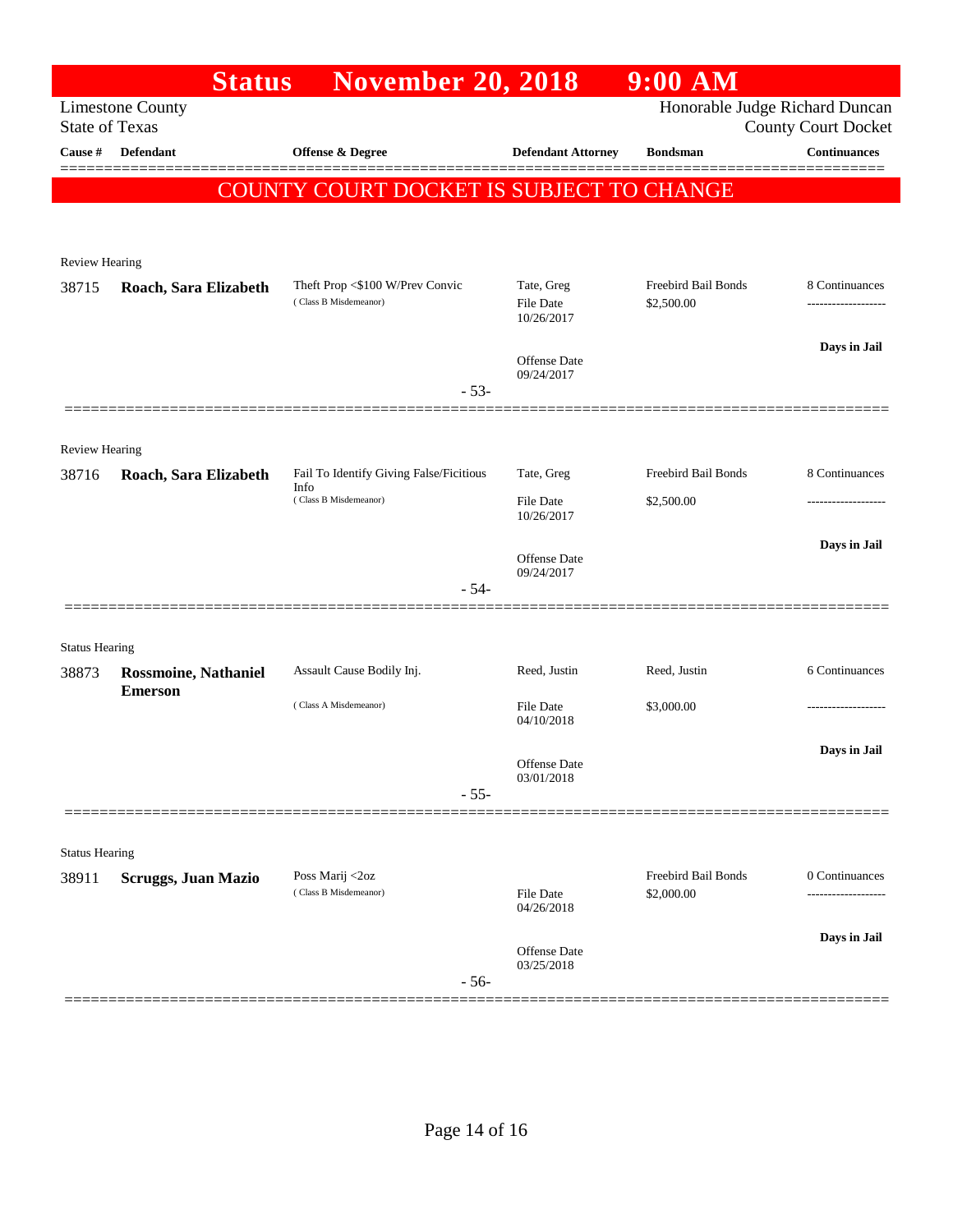|                                                  | <b>Status</b>          | <b>November 20, 2018</b>                                 |                                                | $9:00$ AM                      |                            |
|--------------------------------------------------|------------------------|----------------------------------------------------------|------------------------------------------------|--------------------------------|----------------------------|
| <b>Limestone County</b><br><b>State of Texas</b> |                        |                                                          |                                                | Honorable Judge Richard Duncan | <b>County Court Docket</b> |
| Cause #                                          | <b>Defendant</b>       | Offense & Degree                                         | <b>Defendant Attorney</b>                      | <b>Bondsman</b>                | <b>Continuances</b>        |
|                                                  |                        | COUNTY COURT DOCKET IS SUBJECT TO CHANGE                 |                                                |                                |                            |
|                                                  |                        |                                                          |                                                |                                |                            |
| <b>Status Hearing</b>                            |                        |                                                          |                                                |                                |                            |
| 39074                                            | Shelburne, Brian       | Poss Dangerous Drug                                      | Tate, Greg                                     | Freebird Bail Bonds            | 2 Continuances             |
|                                                  | <b>James</b>           | (Class A Misdemeanor)                                    | <b>File Date</b><br>08/23/2018                 | \$3,000.00                     |                            |
|                                                  |                        |                                                          | <b>Offense Date</b><br>07/29/2018              |                                | Days in Jail               |
|                                                  |                        | $-57-$                                                   |                                                |                                |                            |
|                                                  |                        |                                                          |                                                |                                |                            |
| <b>Status Hearing</b><br>39070                   | <b>Sims, Henry Lee</b> | Resist Arrest Search Or Transport                        | Reed. Justin                                   | Reed, Justin                   | 1 Continuances             |
|                                                  |                        | (Class A Misdemeanor)                                    | <b>File Date</b><br>08/23/2018                 | \$3,000.00                     | ------------------         |
|                                                  |                        |                                                          | <b>Offense Date</b>                            |                                | Days in Jail               |
|                                                  |                        | $-58-$                                                   | 08/12/2018                                     |                                |                            |
|                                                  |                        |                                                          |                                                |                                |                            |
| <b>Status Hearing</b>                            |                        |                                                          |                                                |                                |                            |
| 39071                                            | <b>Sims, Henry Lee</b> | Criminal Mischief >=\$100<\$750<br>(Class B Misdemeanor) | Reed, Justin<br><b>File Date</b>               | Reed, Justin<br>\$1,000.00     | 1 Continuances<br>.        |
|                                                  |                        |                                                          | 08/23/2018                                     |                                |                            |
|                                                  |                        |                                                          | <b>Offense Date</b>                            |                                | Days in Jail               |
|                                                  |                        | $-59-$                                                   | 08/12/2018                                     |                                |                            |
|                                                  |                        |                                                          |                                                |                                |                            |
| <b>Status Hearing</b>                            |                        |                                                          |                                                |                                |                            |
| 39072                                            | <b>Sims, Henry Lee</b> | Harrassment<br>(Class B Misdemeanor)                     | Reed, Justin<br><b>File Date</b><br>08/23/2018 | Reed, Justin<br>\$1,000.00     | 1 Continuances<br>.        |
|                                                  |                        |                                                          | <b>Offense Date</b>                            |                                | Days in Jail               |
|                                                  |                        | $-60-$                                                   | 08/12/2018                                     |                                |                            |